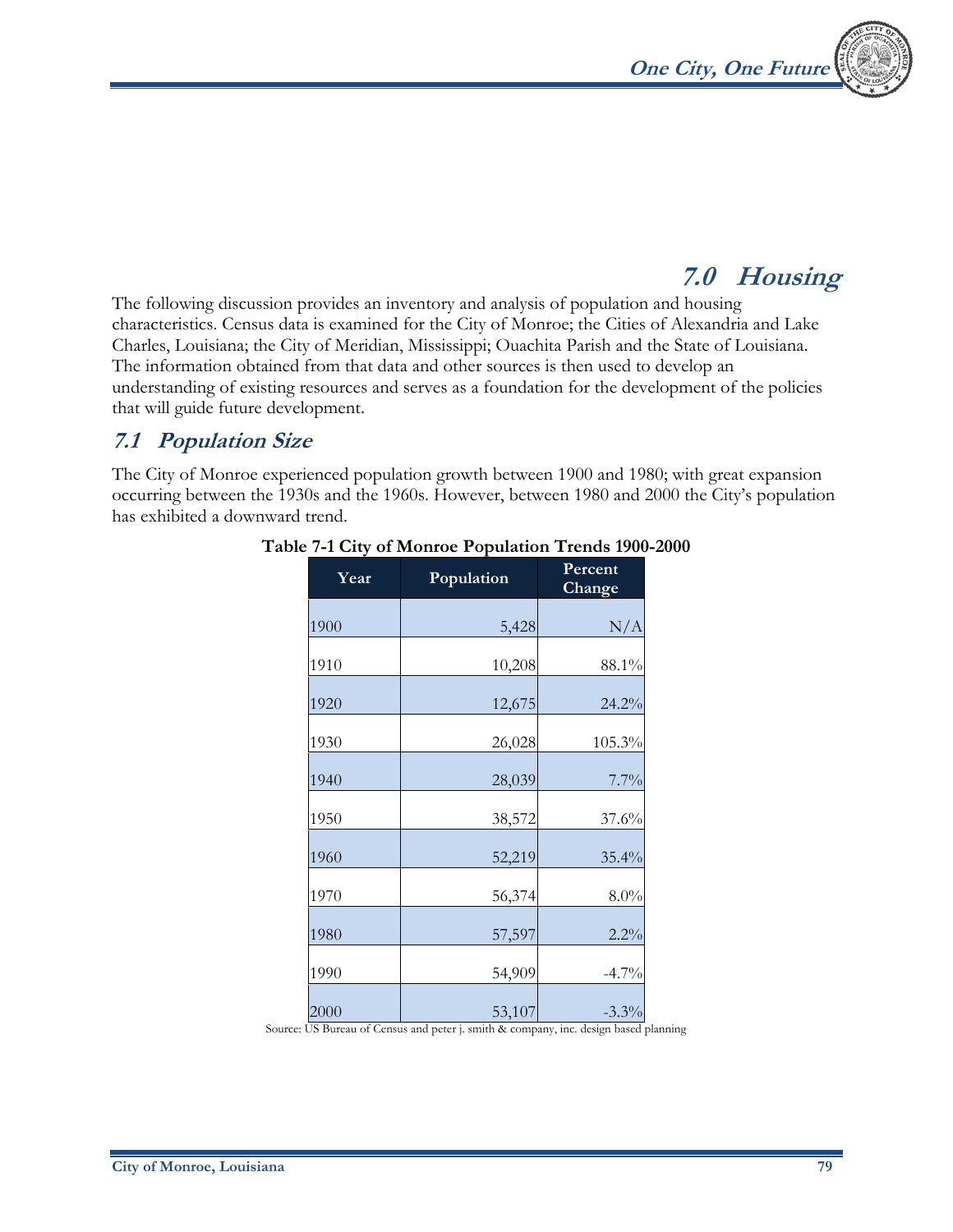The downward trend that began in the 1980's has continued to date. In 2006, the City's population was estimated at 51,555; almost 3% lower than it was in 2000. During the same time period, the population in Ouachita Parish grew by 1% while the State's population fell by 4%. The State level decline resulted from the large scale relocation of residents out of the State following the destruction in the southern portion of the State caused by hurricanes Katrina and Rita in 2005.

|                          | Monroe,<br>LA | Alexandria,<br>LA | Lake<br>Charles,<br>LA | Meridian,<br><b>MS</b> | <b>Ouachita</b><br>Parish | Louisiana |
|--------------------------|---------------|-------------------|------------------------|------------------------|---------------------------|-----------|
| $2006*$                  | 51,555        | 45836             | 70224                  | 38200                  | 149,259                   | 4,287,768 |
| 2000                     | 53,107        | 46,738            | 71,519                 | 40,035                 | 147,250                   | 4,468,976 |
| 1990                     | 54,909        | 49,188            | 70,580                 | 41,036                 | 142.191                   | 4,219,973 |
| Percent Change 1990-2000 | $-3.3\%$      | $-5.0\%$          | $1.3\%$                | $-2.4\%$               | $3.6\%$                   | $5.9\%$   |
| Percent Change 2000-2006 | $-2.9\%$      | $-1.9\%$          | $-1.8%$                | $-4.6%$                | $1.4\%$                   | $-4.1\%$  |

### **Table 7-2 Change in Population 1990-2006**

Source: US Bureau of Census and peter j. smith & company, inc. **\*** Estimate released June 28, 2007

### **7.2 Population Composition**

In 2000, the City of Monroe had a population that was primarily female (54%) and black (61%). While this was also true in 1990, the City had a lower percentage of white residents in 2000 than in 1990 (36% and 43%, respectively). Monroe had a larger percentage of black residents than all comparison areas in 2000; the proportion of blacks was almost twice that of the Parish and the State.

As indicated in the table that follows, the median age of City of Monroe residents in 2000 was 29.1. The City of Monroe had a lower median age than all comparison areas. In 1990 the median age for residents in the City of Monroe was 27.9. Between 1990 and 2000 the median age for residents in all comparison areas increased but Monroe had the lowest percentage increase.

|                   | Monroe,<br>LA | Alexandria,<br>LA | Lake<br>Charles,<br>LA | Meridian,<br><b>MS</b> | <b>Ouachita</b><br>Parish | Louisiana |
|-------------------|---------------|-------------------|------------------------|------------------------|---------------------------|-----------|
| Male:             | 45.6%         | $45.4\%$          | 47.5%                  | 45.8%                  | 47.2%                     | $48.3\%$  |
| Female:           | 54.4%         | 54.6%             | $52.5\%$               | 54.2%                  | 52.8%                     | 51.7%     |
|                   |               |                   |                        |                        |                           |           |
| White*            | 36.3%         | 41.6%             | 49.8%                  | $43.5\%$               | 63.8%                     | $62.5\%$  |
| $Black*$          | $61.4\%$      | 55.6%             | $46.0\%$               | 55.1%                  | 33.6%                     | 32.2%     |
| Hispanic          | $0.7\%$       | $0.7\%$           | $1.8\%$                | 0.4%                   | $1.1\%$                   | $2.4\%$   |
| Asian*            | 0.9%          | $1.0\%$           | $0.9\%$                | $0.4\%$                | $0.5\%$                   | $1.2\%$   |
| Native American*  | $0.1\%$       | $0.2\%$           | $0.2\%$                | $0.1\%$                | $0.1\%$                   | $0.5\%$   |
| Other $*$         | $0.6\%$       | $0.9\%$           | $1.3\%$                | $0.4\%$                | $0.9\%$                   | $1.1\%$   |
|                   |               |                   |                        |                        |                           |           |
| Under 18 years    | $29.5\%$      | $28.0\%$          | $25.5\%$               | 27.2%                  | 27.8%                     | 27.3%     |
| 18 to 34 years    | 27.3%         | 21.8%             | 23.7%                  | $22.4\%$               | 25.3%                     | 23.9%     |
| 35 to 49 years    | $19.5\%$      | $21.2\%$          | 21.9%                  | 20.4%                  | 21.4%                     | 22.9%     |
| $50$ to 64 years  | 10.9%         | $14.3\%$          | 13.9%                  | 13.1%                  | 13.6%                     | $14.4\%$  |
| 65 years and over | 12.8%         | 14.8%             | $14.9\%$               | $17.0\%$               | 11.8%                     | $11.6\%$  |
| Median Age        | 29.14         | 35.13             | 35.5                   | 35.3                   | 32.55                     | 34.15     |

#### **Table 7-3 Population Characteristics – 2000**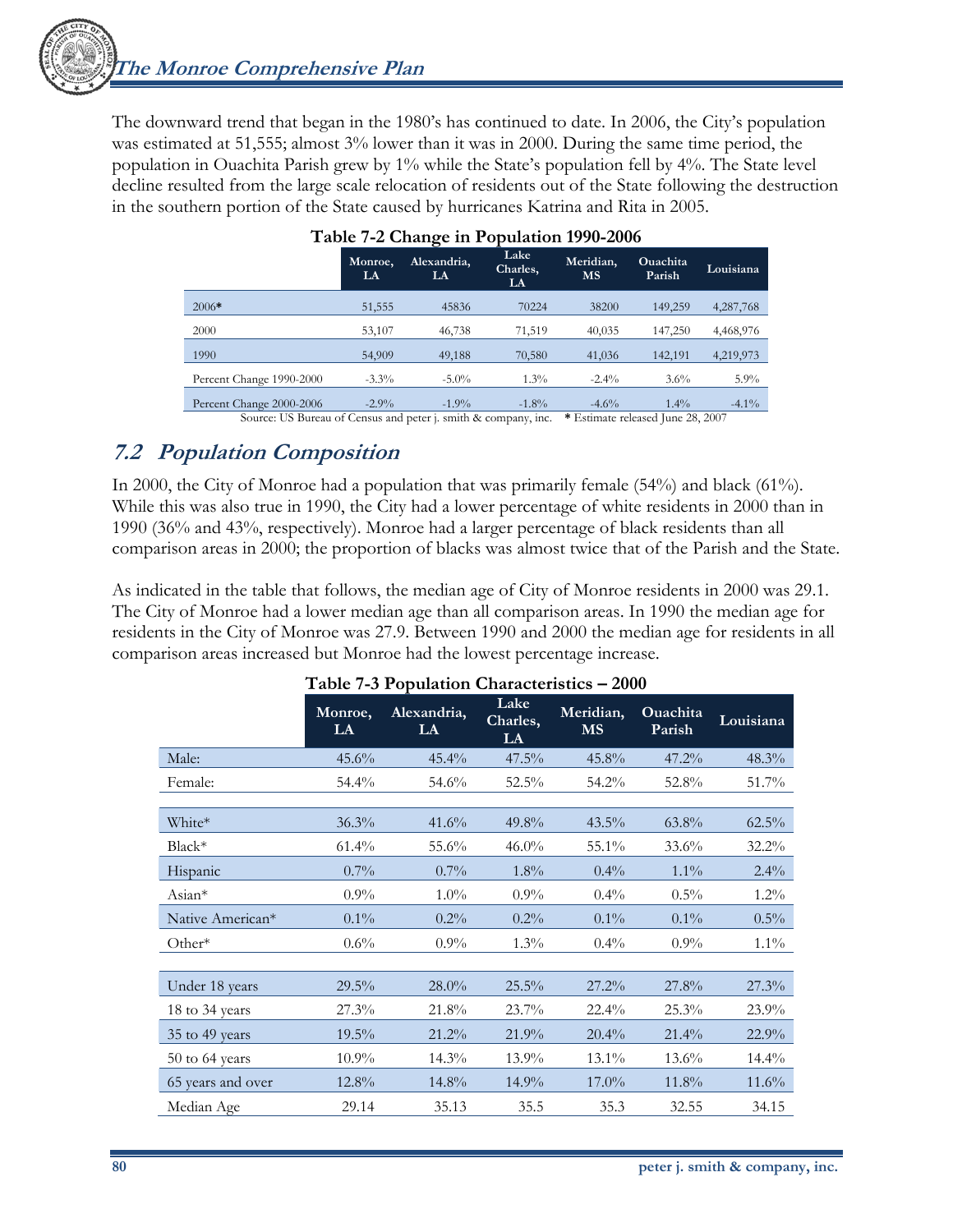|                    | Monroe,<br>LA | Alexandria,<br>LA                                             | Lake<br>Charles,<br><b>LA</b> | Meridian,<br><b>MS</b> | <b>Ouachita</b><br>Parish | Louisiana |
|--------------------|---------------|---------------------------------------------------------------|-------------------------------|------------------------|---------------------------|-----------|
|                    |               |                                                               |                               |                        |                           |           |
| Associate degree   | $3.0\%$       | $3.2\%$                                                       | $3.8\%$                       | $6.3\%$                | $2.8\%$                   | $3.5\%$   |
| Bachelor's degree  | $16.5\%$      | $11.8\%$                                                      | $12.7\%$                      | $10.4\%$               | $14.8\%$                  | 12.2%     |
| Master's or higher | $10.4\%$      | $7.7\%$                                                       | $7.5\%$                       | $7.2\%$                | $7.9\%$                   | $6.5\%$   |
|                    |               | Source: US Burgay of Congus and potential units & company inc |                               |                        | $*$ Not Higgsonic         |           |

Bureau of Census and peter j. smith & company, inc.

The City of Monroe had a better educated population in 2000 than comparison areas. Almost 17% of the City's residents who were 25 years or older had a bachelor's degree and an additional 10% had a master's degree or higher. In 1990 those figures were 15% and 9%, respectively.

### **7.3 Migration**

The 2000 US Census measured population mobility by determining the number of individuals who resided in the same place in 2000 as they had five years earlier. As indicated in the table that follows, 54% of City of Monroe residents, who were 5 years and older, had not changed their place of residence between 1995 and 2000. Among those who had lived in a different house in 1995, 29% still lived in Ouachita Parish and about 10% lived in Louisiana. Roughly 5% of the 2000 population of residents 5 years and older had relocated from the South.

|                                      | Table 7-4 Geographic Mobility                              |  |  |  |  |
|--------------------------------------|------------------------------------------------------------|--|--|--|--|
| <b>Place of Residence in</b><br>1995 | Percentage<br>$\overline{\text{of}}$<br>2000<br>Population |  |  |  |  |
| Same house in 1995                   | 54.3%                                                      |  |  |  |  |
| Same county                          | 29.0%                                                      |  |  |  |  |
| Same state                           | $9.5\%$                                                    |  |  |  |  |
| Northeast                            | $0.2\%$                                                    |  |  |  |  |
| Midwest                              | $0.7\%$                                                    |  |  |  |  |
| South                                | $4.5\%$                                                    |  |  |  |  |
| West                                 | $1.1\%$                                                    |  |  |  |  |
| U.S. Island Areas                    | $0.0\%$                                                    |  |  |  |  |
| Foreign country or at sea            | $0.7\%$                                                    |  |  |  |  |

Source: US Bureau of Census and peter j. smith & company, inc.

# **7.4 Housing Availability**

In 2000, there were 21,319 housing units in the City of Monroe and 91% were occupied. Unlike comparison areas, most occupied units (51%) were renter occupied. One-unit residences were the most prevalent (69%) housing type in Monroe and all comparison areas in 2000. Between 1990 and 2000, the number of housing units in Monroe decreased by roughly 1% while the population decreased by 3%.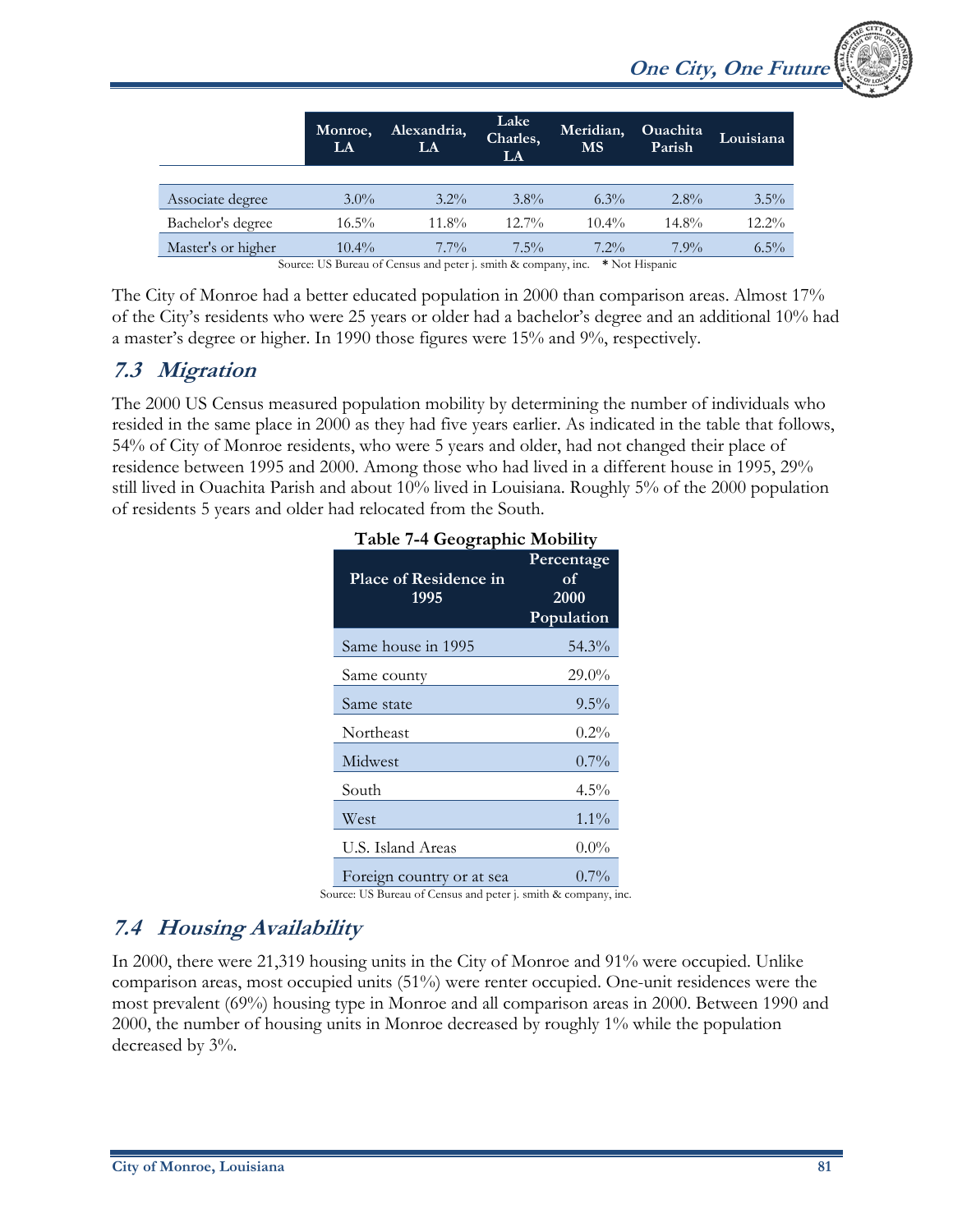**The Monroe Comprehensive Plan** 

According to the City of Monroe Inspections Division, between 2000 and 2006, 198 residential (including multi-family) and 110 commercial building permits were issued. Several single-family subdivisions have been proposed and are in varying stages of completion. Acadian Trace, Maison Orleans, Louisianne and Belle Pointe subdivisions will yield 312 units upon complete build-out. South Pointe, Chauvin Pointe and Passman Plaza III will yield a total of 184 senior units. Kenneth Jackson Memorial Estates (Phase I), Tri-City and Byers Estates (Phase I) have been built and will include 144 single-family units for rent when all phases are complete.

The following table presents housing characteristics for the City of Monroe and comparison areas in 2000.

|                                                  | Monroe,<br>LA | Alexandria,<br>LA | Lake<br>Charles,<br>LA | Meridian,<br><b>MS</b> | Ouachita<br>Parish | Louisiana |
|--------------------------------------------------|---------------|-------------------|------------------------|------------------------|--------------------|-----------|
| Total housing units                              | 21,319        | 19,894            | 31,311                 | 17,952                 | 60,154             | 1,847,181 |
| Occupied                                         | 91.1%         | 89.8%             | 89.1%                  | 89.0%                  | 91.8%              | 89.7%     |
| Owner occupied                                   | 49.3%         | 57.0%             | 57.8%                  | 56.7%                  | $64.1\%$           | 67.9%     |
| Renter occupied                                  | 50.7%         | $43.0\%$          | 42.2%                  | 43.3%                  | 35.9%              | 32.1%     |
| Vacant                                           | 8.9%          | 10.2%             | 10.9%                  | 11.0%                  | 8.2%               | 10.3%     |
| For rent                                         | 41.8%         | 49.0%             | 55.6%                  | 36.1%                  | $40.5\%$           | 28.4%     |
| For sale only                                    | 15.4%         | 12.1%             | 13.0%                  | 16.1%                  | 14.7%              | $12.3\%$  |
| Rented or sold, not<br>occupied                  | 9.3%          | $10.8\%$          | 7.7%                   | $12.1\%$               | $12.4\%$           | $12.1\%$  |
| For seasonal, recreational,<br>or occasional use | 8.7%          | $3.1\%$           | 6.9%                   | 2.0%                   | $11.7\%$           | 23.8%     |
| For migrant workers                              | $0.0\%$       | $0.0\%$           | 0.4%                   | $0.0\%$                | $0.0\%$            | $0.3\%$   |
| Other vacant                                     | 24.8%         | 25.0%             | 16.4%                  | 33.7%                  | 20.8%              | $23.1\%$  |
|                                                  |               |                   |                        |                        |                    |           |
| Average household size                           | 2.54          | 2.51              | 2.45                   | 2.39                   | 2.58               | 2.62      |
|                                                  |               |                   |                        |                        |                    |           |
| One-unit structures                              | 69.3%         | 73.5%             | 72.9%                  | 66.4%                  | 68.7%              | 67.9%     |
| Two or more units                                | 28.6%         | 23.2%             | 24.8%                  | 30.7%                  | 18.2%              | 18.7%     |
| Mobile homes and other                           | $2.1\%$       | 3.3%              | 2.3%                   | 2.8%                   | 13.1%              | 13.3%     |

#### **Table 7-5 Housing Characteristics – 2000**

Source: US Bureau of Census and peter j. smith & company, inc.

In 2000, the average household size in the City of Monroe was 2.54 persons, which was slightly lower than Ouachita Parish and the State but slightly higher than comparison cities.

### **7.5 Housing Conditions**

As indicated in the table that follows, in 2000 Monroe's housing stock was relatively newer than comparison cities but older than that of the Parish and the State. Just over half of the homes in the City were built before 1970.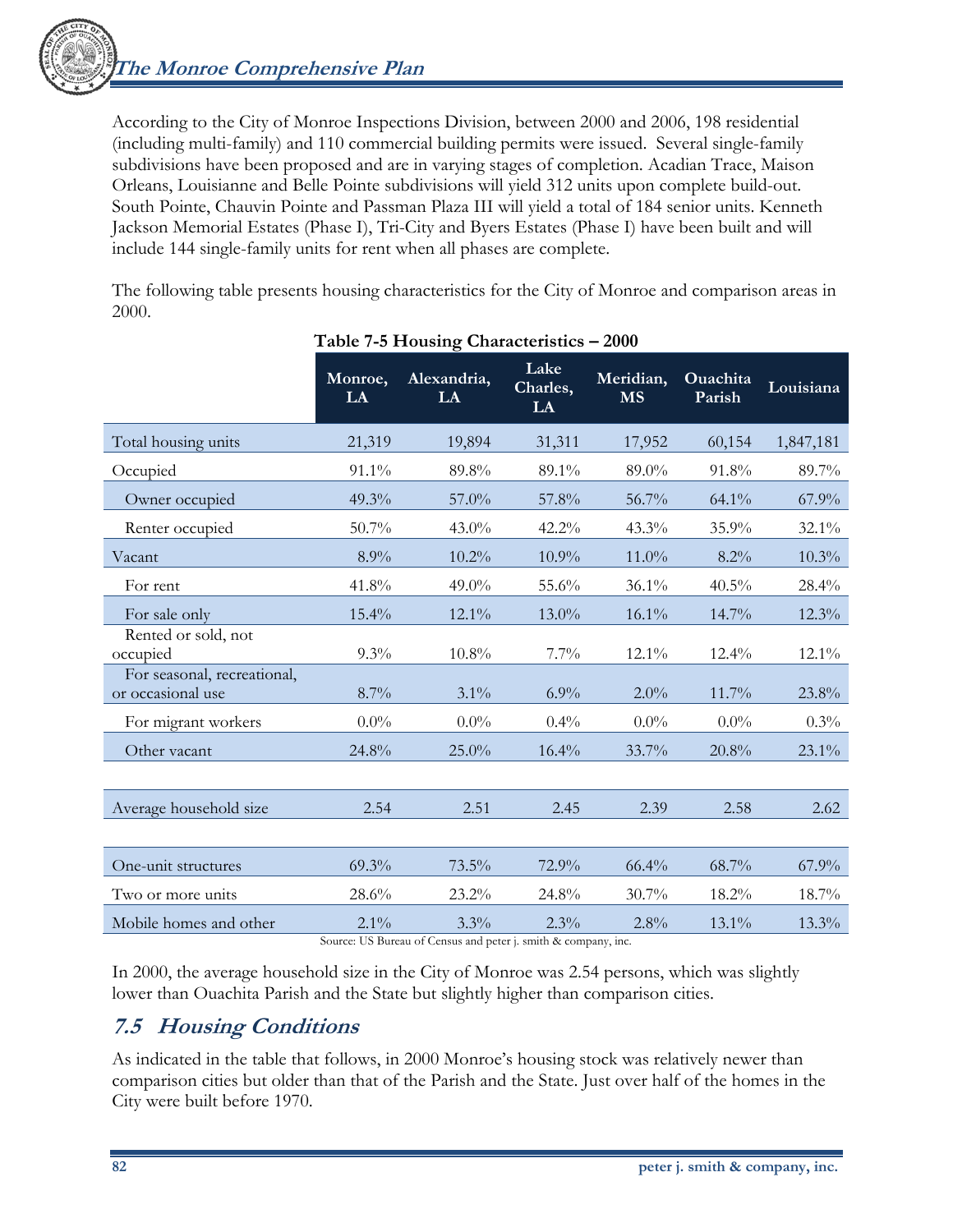|                 | Table 7-6 Age of Housing - 2000 |                   |                        |                        |                           |           |  |  |
|-----------------|---------------------------------|-------------------|------------------------|------------------------|---------------------------|-----------|--|--|
|                 | Monroe,<br>LA                   | Alexandria,<br>LA | Lake<br>Charles,<br>LA | Meridian,<br><b>MS</b> | <b>Ouachita</b><br>Parish | Louisiana |  |  |
| Built 1990 to   |                                 |                   |                        |                        |                           |           |  |  |
| 2000            | $6.2\%$                         | $7.7\%$           | $10.1\%$               | $7.6\%$                | $15.5\%$                  | $14.6\%$  |  |  |
| Built 1980 to   |                                 |                   |                        |                        |                           |           |  |  |
| 1989            | $11.9\%$                        | $12.7\%$          | $11.0\%$               | $10.6\%$               | $18.1\%$                  | $18.4\%$  |  |  |
| Built 1970 to   |                                 |                   |                        |                        |                           |           |  |  |
| 1979            | $24.3\%$                        | 20.3%             | 18.8%                  | 19.8%                  | $24.2\%$                  | $22.5\%$  |  |  |
| Built 1960 to   |                                 |                   |                        |                        |                           |           |  |  |
| 1969            | $24.1\%$                        | $20.7\%$          | $17.7\%$               | 21.1%                  | $18.6\%$                  | $16.3\%$  |  |  |
| Built $1950$ to |                                 |                   |                        |                        |                           |           |  |  |
| 1959            | $18.4\%$                        | $18.2\%$          | $23.9\%$               | $17.5\%$               | $13.5\%$                  | $12.8\%$  |  |  |
| Built 1940 to   |                                 |                   |                        |                        |                           |           |  |  |
| 1949            | $8.5\%$                         | $11.3\%$          | $9.8\%$                | $10.8\%$               | $5.6\%$                   | $7.0\%$   |  |  |
| Built 1939 or   |                                 |                   |                        |                        |                           |           |  |  |
| earlier         | $6.6\%$                         | $9.0\%$           | $8.6\%$                | $12.5\%$               | $4.5\%$                   | $8.5\%$   |  |  |
| Median Year     |                                 |                   |                        |                        |                           |           |  |  |
| Built           | 1967                            | 1966              | 1964                   | 1964                   | 1973                      | 1972      |  |  |

Source: US Bureau of Census and peter j. smith & company, inc.

### **7.6 Housing Value and Costs**

Housing value is an estimate of the market value of a house if it were for sale. It provides an indication of the quality and demand for homes that exist within a community and the property tax stream that is available to the municipality.

The following figure shows how homes of various values are distributed within the City of Monroe.

#### **Figure 7-1 Distribution of Home Values in Monroe – 2000**



Source: US Census Bureau and peter j. smith & company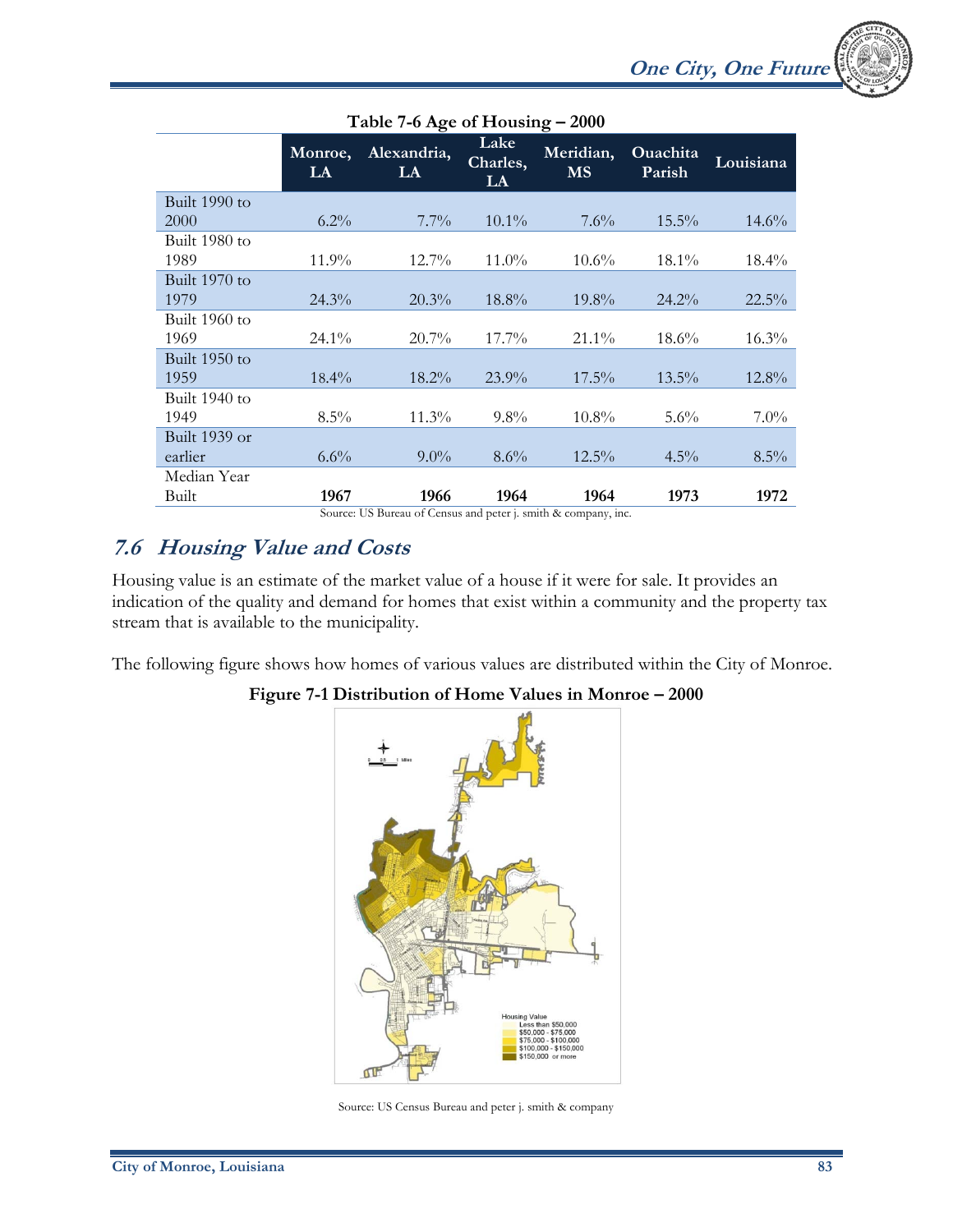**The Monroe Comprehensive Plan** 

This spatial arrangement of housing values, based on 2000 Census data, is consistent with that of household income, Figure 8-3 in the chapter following. It show higher value homes on the north side of the city and on its perimeter. Lower housing values are centered on the core of the city and into the south side.

The table that follows summarizes housing values in Monroe and comparison areas in the year 2000.

|                        | Monroe,<br>LA | Alexandria,<br>LA | Lake<br>Charles,<br>LA | Meridian,<br><b>MS</b> | <b>Ouachita</b><br>Parish | Louisiana |
|------------------------|---------------|-------------------|------------------------|------------------------|---------------------------|-----------|
| Less than $$50,000$    | 31.6%         | $30.8\%$          | $26.1\%$               | 38.3%                  | 22.6%                     | $19.6\%$  |
| \$50,000 to \$59,999   | $9.0\%$       | $9.2\%$           | $11.1\%$               | $12.2\%$               | $8.0\%$                   | $7.8\%$   |
| \$60,000 to \$69,999   | $7.9\%$       | $8.2\%$           | $10.9\%$               | $13.1\%$               | $9.5\%$                   | $8.7\%$   |
| \$70,000 to \$79,999   | $6.3\%$       | $8.0\%$           | $9.0\%$                | $8.5\%$                | $9.9\%$                   | $9.4\%$   |
| \$80,000 to \$89,999   | $7.2\%$       | $8.1\%$           | $9.2\%$                | $5.7\%$                | $9.1\%$                   | $9.1\%$   |
| \$90,000 to \$99,999   | $5.7\%$       | $6.4\%$           | $6.7\%$                | $4.9\%$                | 7.3%                      | $7.7\%$   |
| \$100,000 to \$124,999 | $7.3\%$       | $9.0\%$           | $9.1\%$                | $5.9\%$                | $10.5\%$                  | $11.4\%$  |
| \$125,000 to \$149,999 | $6.6\%$       | $6.1\%$           | $5.8\%$                | $3.8\%$                | $7.9\%$                   | $8.7\%$   |
| \$150,000 to \$174,999 | $5.0\%$       | $5.1\%$           | 2.8%                   | $1.9\%$                | $5.4\%$                   | $5.8\%$   |
| \$175,000 to \$199,999 | $2.9\%$       | $2.5\%$           | $2.1\%$                | $0.8\%$                | $3.0\%$                   | $3.3\%$   |
| $$200,000$ or more     | $10.5\%$      | $6.7\%$           | $7.1\%$                | 4.8%                   | $6.9\%$                   | 8.5%      |
| Median home value      | \$72,300      | \$72,200          | \$72,100               | \$59,600               | 80,000                    | 85,000    |
| Median gross rent      | \$392         | \$430             | \$462                  | \$383                  | \$444                     | \$466     |

| Table 7-7 Housing Values of Comparative Areas - 2000 |  |  |  |
|------------------------------------------------------|--|--|--|
|                                                      |  |  |  |

Source: US Bureau of Census and peter j. smith & company, inc.

The median home value or gross rent represents the middle value; the point at which there is an equal number of values above and below. The median value of a home in the City of Monroe was \$72,300 in 2000, which was higher than comparison cities but lower than the Parish and the State. Most homes in Monroe (32%) were valued at less than \$50,000. However, Monroe had a larger percentage of homes valued at 200,000 or more than all comparison areas. Between 1990 and 2000, home values in Monroe increased by 11% (when 1990 value was adjusted to its equivalent year 2000 dollar value). Among comparison areas, only Ouachita Parish had a higher housing value increase during the same time period.

The median gross rent in the City of Monroe was \$392 per month in 2000, which was lower than all comparison areas except the City of Meridian, MS. Between 1990 and 2000 the median gross rent in Monroe decrease by 2% (when 1990 value was adjusted to its equivalent year 2000 dollar value). During the same time period, Lake Charles and Meridian experienced a small percentage increase in median gross rent while the other comparison areas experienced small percentage decreases.

According to information provided by a local Realtor, housing prices within the City have stabilized over the past few years. There are fewer houses on the market and homes take longer to sell but the sale to list ratio has remained strong. As indicated in the table that follows, between January 2007 and August 2007, 210 houses were sold within the City of Monroe and the average sale price was \$151,211. During the same time period, within Ouachita Parish, 904 homes were sold with an average sale price of \$146,256.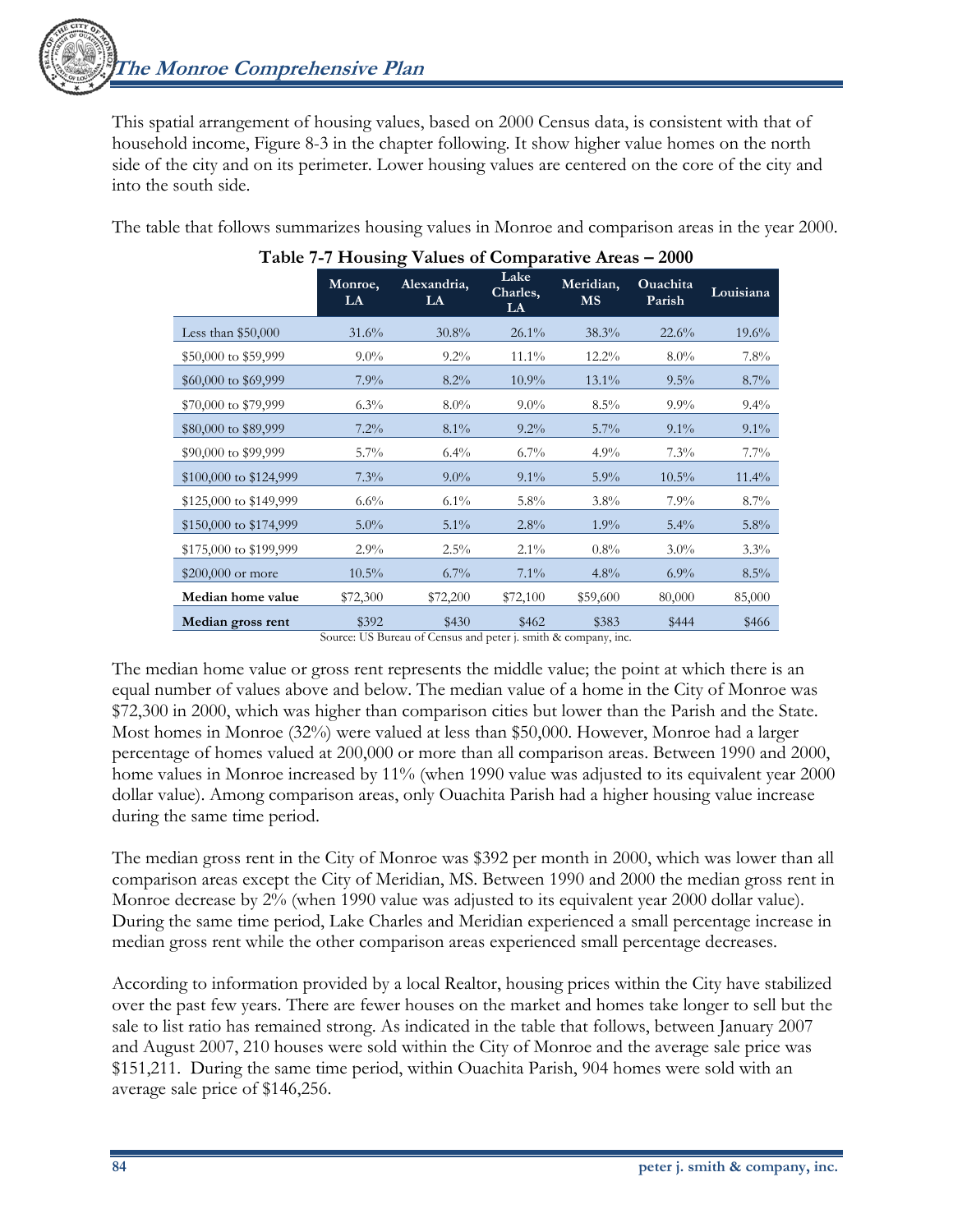|                                   | City of<br>Monroe | Ouachita<br>Parish |
|-----------------------------------|-------------------|--------------------|
| Homes sold                        | 210               | 904                |
| Average days on the market        | 126               | 111                |
| Average days to sale              | 118               | 116                |
| Average list price                | \$201,453         | \$182,399          |
| Average sale price                | \$151,211         | \$146,256          |
| Sale to list ratio                | $95\%$            | 97%                |
| $c \rightarrow 1 \rightarrow n+1$ |                   |                    |

#### **Table 7-8 Home Sale Statistics – January to August 2007**

Source: John Rea Realty

## **7.7 2005-2009 Consolidated Plan**

The City of Monroe's 2005-2009 Consolidated Plan was prepared as a prerequisite for receiving Community Development Block Grant (CDBG), HOME Investment Partnership (HOME) and Emergency Shelter Grant (ESG) funds. It was developed through a collaborative process that included residents and other public and private agencies. The Consolidated Plan assessed housing and community development needs and identified a strategic plan to address those needs. Some of the findings in the Consolidated Plan were based on special tabulations of Census data generated by the US Department of Housing and Development (HUD) for the development of Consolidated Plans.

The following are some of the housing related findings that were included in the Consolidated Plan in regards to availability, affordability and conditions of housing:

- Most years the housing vacancy rates range between 6% and 8%.
- Between 1990 and 2000 growth in the housing supply was concentrated in the northeast region of the City, which has the highest home sale prices, rents and occupancy rates. Limited supply and high prices prevent lower income families from moving into north Monroe.
- In 2000, 33% of all renters paid 35% or more of their income for rent while 14% of all owners paid 35% or more of their income for monthly mortgage costs.
- In 2004, the average sale price for existing homes was \$85,313 and average rents ranged from \$380 per month for a one bedroom apartment to \$603 per month for a three bedroom apartment.
- There were over 1,300 families, including elderly, on the public housing and Section 8 waiting lists. There is an estimated two year waiting period for families that qualify for federal preference.
- All but one of northeast Louisiana-Region VIII's (12 Parishes including Ouachita) emergency shelters are located in the City of Monroe. Northeast Louisiana-Region VIII has a need for emergency shelters for two parent families with children and for additional space for individuals and families without special needs.
- In 1993, the City of Monroe Planning and Zoning Division conducted a windshield survey of all single and multiple family dwelling units in the Federally Designated Enterprise Community. Twelve census tracts were evaluated and, within those, 1,516 units were identified as deteriorated and 335 units were identified as dilapidated. Census tracts with the highest number of deteriorated housing units were in the central, southeast and southern areas of the City.